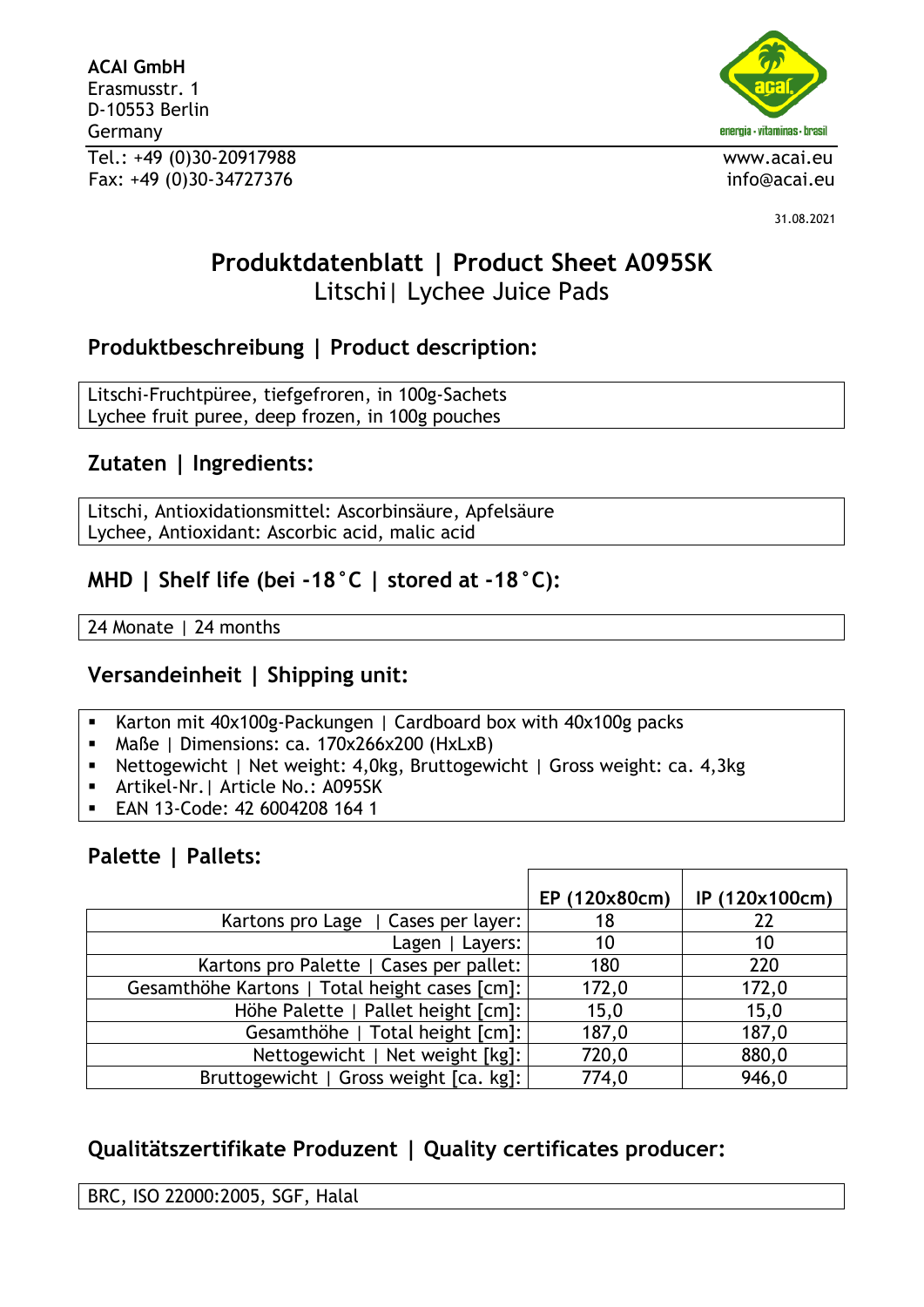

#### **ANALYTICAL INFORMATION**

| <b>PARAMETER</b>  | <b>UNITS</b>             | <b>RANGE</b>                 |  |
|-------------------|--------------------------|------------------------------|--|
| $^{\circ}$ Brix   | $\degree$ Bx             | $14^{\circ}$ - 17 $^{\circ}$ |  |
| Acidity at pH 8.1 | as citric acid           | $0.05 - 0.6$                 |  |
| рH                | $\overline{\phantom{a}}$ | $3.5 - 5.0$                  |  |
| Pulp content      | %                        | $5 - 10$                     |  |
| Brix /acid        | ۰                        | $32 - 180$                   |  |

#### **MICROBIOLOGICAL INFORMATION**

| <b>PARAMETER</b>         | <b>UNITS</b> | <b>RANGE</b> |
|--------------------------|--------------|--------------|
| <b>Total Plate count</b> | Cfu/g        | Max. 1000    |
| <b>Yeasts</b>            | Cfu/g        | Max. 100     |
| <b>Moulds</b>            | Cfu/g        | Max. 10      |
| <b>Total Coliforms</b>   | Cfu/g        |              |
| Salmonelle               | /25g         | Negative     |
| E. Coli                  | /g           | Negative     |

#### **SENSORY REQUIREMENTS**

| Colour l | l Characteristic white                     |
|----------|--------------------------------------------|
|          | <b>Odour</b>   Characteristic of the fruit |

|                                       | Packaging   Cover laminated polyester - polyethylene natural |
|---------------------------------------|--------------------------------------------------------------|
|                                       | Shelf life   24 months                                       |
| Storage conditions   Frozen at -18° C |                                                              |

#### **GENERAL REQUIREMENTS**

| Authenticity | The product is made from 100% natural, fresh fruit and is not |
|--------------|---------------------------------------------------------------|
|              | modified or adulterated in any way. The product complies      |
|              | with the AIJN Code of Practice. Genetic manipulated plants    |
|              | and raw materials are not used.                               |
|              |                                                               |